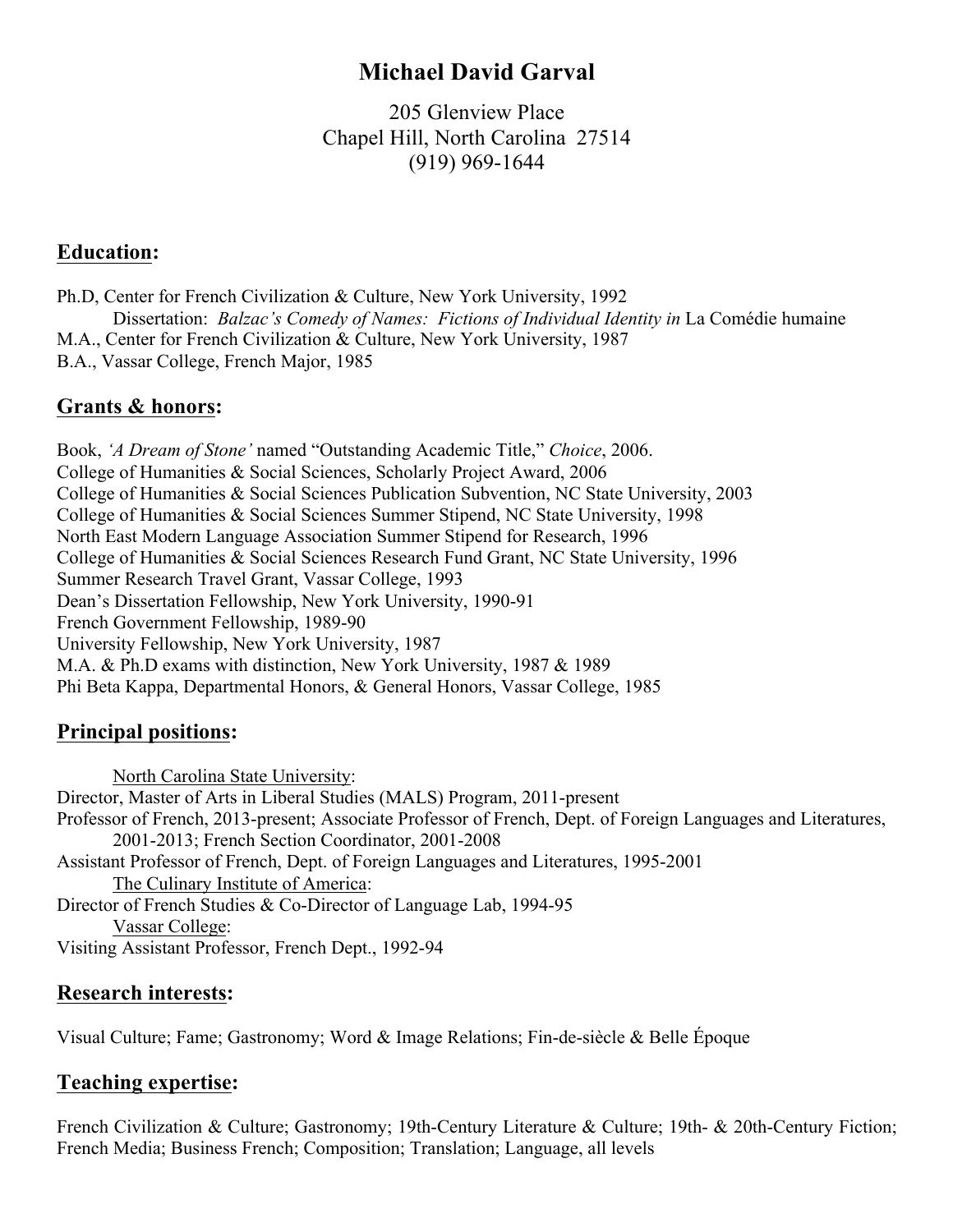#### **Publications:**

#### **Books**

*Cléo de Mérode and the Rise of Modern Celebrity Culture*. Burlington, VT: Ashgate, 2012.

*'A Dream of Stone': Fame, Vision, and Monumentality in Nineteenth-Century French Literary Culture.*  Newark, DE: University of Delaware Press, 2004.

#### **Book manuscript in preparation**

*Envisioning the Celebrity Chef in Post-Revolutionary France*

### **Special issue**

"Visual Culture," *Contemporary French Civilization* XXVII, 2 (Summer/Fall 2004), co-ed. with Andrea Goulet

#### **Book chapters**

- Invited: "Rediscovering Third Republic Illustrated Menus," *Beyond* Tradition: French Studies and Popular Culture, 1800-2013. Masha Belenky, Kathryn Kleppinger, and Anne O'Neil-Henry, eds. (under review by University of Delaware Press).
- Invited: "The Conquest of Gastro-Literary Space in Post-Revolutionary France," *Literaturgeschichte und Bildmedien*, A. Hölter & M. Schmitz-Emans, eds. (Heidelberg: Synchron, 2015).
- Invited: "Reaching for Stars: Jean de Tinan's 'Essay on Cléo de Mérode Considered as Popular Symbol,'" *Modernist Star Maps*, Jonathan Goldman and Aaron Jaffe, eds. (Burlington, VT: Ashgate, 2010): 137- 152.
- Invited: "L'avènement des yeux dévorateurs de la gastronomie moderne," *L'Oeil écrit*, Derval Conroy and Johnnie Gratton, eds. (Geneva: Slatkine, 2005): 191-205.
- Invited: "Teaching Tours de France," *Modern French Literary Studies in the Classroom: Pedagogical Strategies*, Charles J. Stivale, ed. (New York: Modern Language Association, 2004): 116-129.
- Invited: "Grimod's Gastronomic Vision: the Frontispieces for the *Almanach des Gourmands*." *Consuming Culture: The Arts of the French Table*, John West-Sooby, ed. (Newark, DE: University of Delaware Press [Monash Romance Studies], 2004): 11-33.
- Invited: "Grimod de la Reynière's *Almanach des gourmands*: Exploring the Gastronomic New World of Post-Revolutionary France." *French Food: On the table, on the page, and in French culture*, Lawrence R. Schehr and Allen S. Weiss, eds. (New York and London: Routledge, 2001): 51-70.
- "Visions of the Great Woman Writer: Imagining George Sand through Word and Image," *Le Siècle de George Sand*, David A. Powell, ed. (Amsterdam: Rodopi, 1998): 213-224.
- "The Rise and Fall of the Literary Monument in Post-Revolutionary France," *The Pictured Word. Word & Image Interactions 2*, Martin Heusser et al., eds. (Amsterdam: Rodopi, 1998): 183-199.
- "*The Physiology of Taste* by Brillat-Savarin," *Encyclopedia of the Essay* (London: Fitzroy Dearborn, 1998).

#### **Articles**

"Visions of Pork Production, Past and Future, in French Belle Époque Pig Postcards," *Nineteenth-Century Art Worldwide,* 14.1 (Spring 2015): http://www.19thc-artworldwide.org/index.php/spring15/garval-on-visions-of-pork-production-past-andfuture-french-belle-epoque-postcards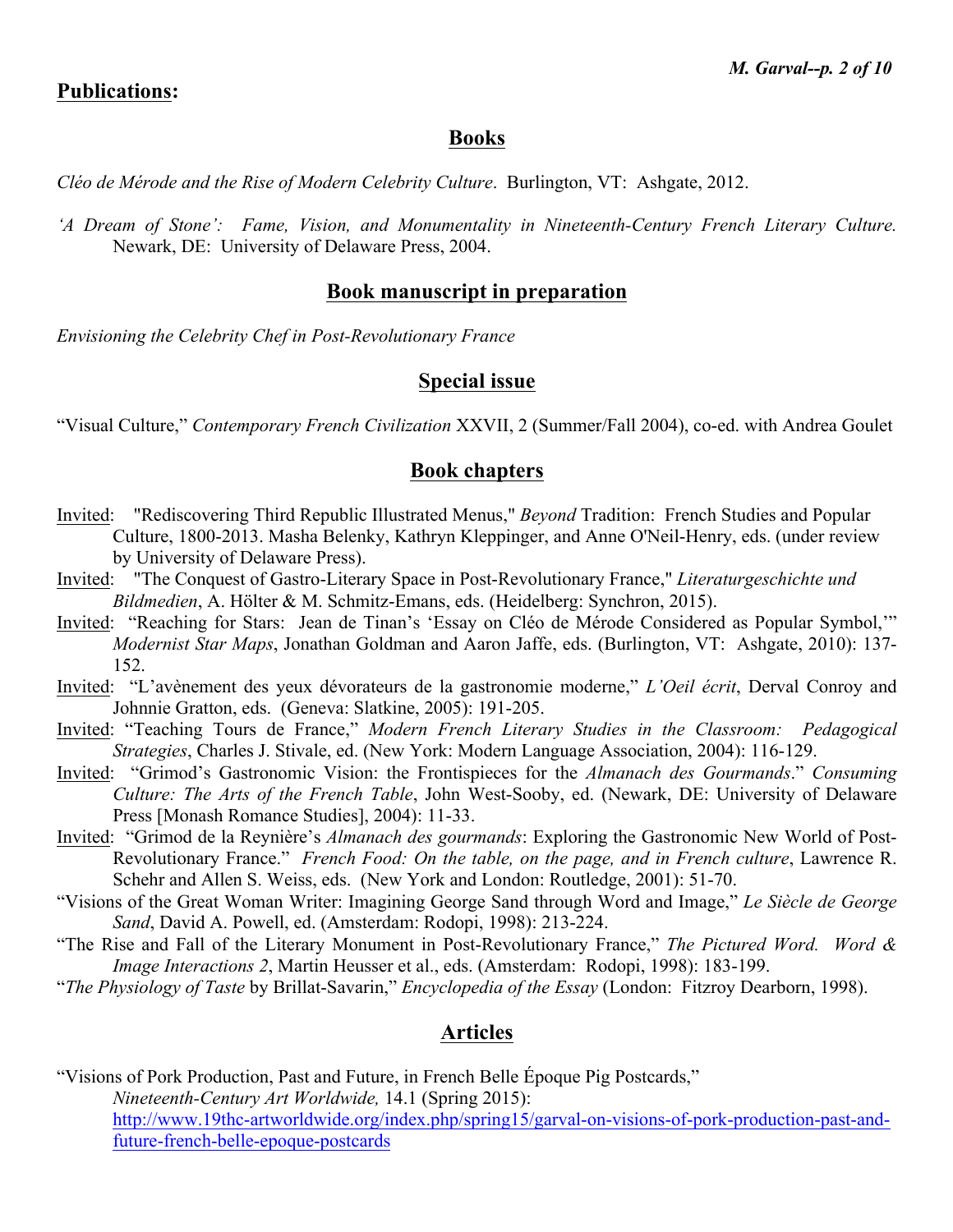- Invited: "Cléo de Mérode on Broadway: a fin-de-siècle French celebrity's 'successful failure' in America," *Contemporary French Civilization,* 37.1 (Summer 2012)
- Invited: "Cléo's Ears," *Dix-Neuf, Journal of the Society of Dix-Neuviémistes* (April 2008): http://www.sdn.ac.uk/dixneuf/previous.htm#10 (username: sdnuser; password: flaubert)
- "Cléo de Mérode's Postcard Stardom," *Nineteenth-Century Art Worldwide* 7, 1 (Spring 2008): http://www.19thc-artworldwide.org/index.php/spring08/112-cleo-de-merodes-postcard-stardom
- Invited: "Alexis Soyer and the Rise of the Celebrity Chef," *Romantic Gastronomies*, Denise Gigante, ed., *Romantic Circles Praxis Series* (January 2007): http://www.rc.umd.edu/praxis/gastronomy/garval/garval\_essay.html
- Invited: "L'invention du restaurant," *Critique* LX 685-686 (June-July 2004): 520-529.
- "'A Dream of Stone': Fame, Vision, and the Monument in Nineteenth-Century French Literary Culture," *College Literature* 30.2 (Spring 2003): 82-119.
- "Balzac's *La Comédie humaine*: the Archival Rival," *Nineteenth-Century French Studies* 25 (Fall-Winter 1996-1997): 30-40.
- "Dealing with Different Age Groups: `Chronological Diversity' in the Foreign Language College Classroom." *Northeast Conference on the Teaching of Foreign Language Newsletter* 38 (October 1995): 30-32.

#### **Translation**

Excerpts from Alexandre Balthazar Laurent Grimod de la Reynière's *Almanach des Gourmands* (1803-1812) and *Manuel des Amphitryons* (1808), in *Gusto: Essential Writings in Nineteenth-Century Gastronomy*, Denise Gigante, ed., with a foreword by Harold Bloom (New York: Routledge, 2005): 1-55.

#### **Reviews**

- Reverzy, Éléonore and Bertrand Marquer, eds. La Cuisine de l'oeuvre au XIX<sup>e</sup>siècle. Regards d'artistes et d'écrivains. Nineteenth-Century French Studies 43, 3-4 (Spring-Summer 2015): http://www.ncfsjournal.org/node/1282.
- Mesch, Rachel. Having It All in the Belle Époque: How French Women's Magazines Invented the Modern Woman. *Nineteenth-Century French Studies* 43,1-2 (Fall-Winter 2014): http://www.ncfsjournal.org/?q=node/607
- Stourna, Athéna-Hélène. La cuisine à la scène: Boire et manger au théâtre du XXe siècle. Forthcoming, *The Drama Review*.
- Lindsay, S.G. Funerary Arts and Tomb Cult: Living with the Dead in France*, 1750-1870. French Studies* 67,4 (2013): 559-560.
- Pitte, Jean-Robert. Bordeaux/Burgundy: A Vintage Rivalry. *Contemporary French Civilization* XXIV, 2 (Summer 2010): 201-205.
- This, Hervé. Molecular Gastronomy: Exploring the Science of Flavor. *Contemporary French Civilization* XXXII, 2 (Summer 2008): 236-239.
- Abramson, Julia. Food Culture in France. *South Central Review* 25, 2 (Summer 2008): 111-113.
- Ferguson, Priscilla. Accounting for Taste: The Triumph of French Cuisine. *Contemporary French Civilization* XXIX, 2 (Summer/Fall 2005): 185-188.
- Boisard, Pierre. Camembert: A National Myth. *South Central Review* 22, 2 (Summer 2005): 130-131.
- Poulain, Jean-Pierre. Sociologies de l'alimentation: Les mangeurs et l'espace social alimentaire.
	- *Contemporary French Civilization* XXVII, 2 (Summer/Fall 2003): 427-429.
- Aspley, Keith, Elizabeth Cowling, and Peter Sharratt, eds. From Rodin to Giacometti: Sculpture and Literature in France 1880-1950. *The Comparatist* (May 2002): 156-158.
- Review, Keith Tester, ed., *The Flâneur* (London and New York: Routledge, 1994), *Choice*, June 1995: 1528.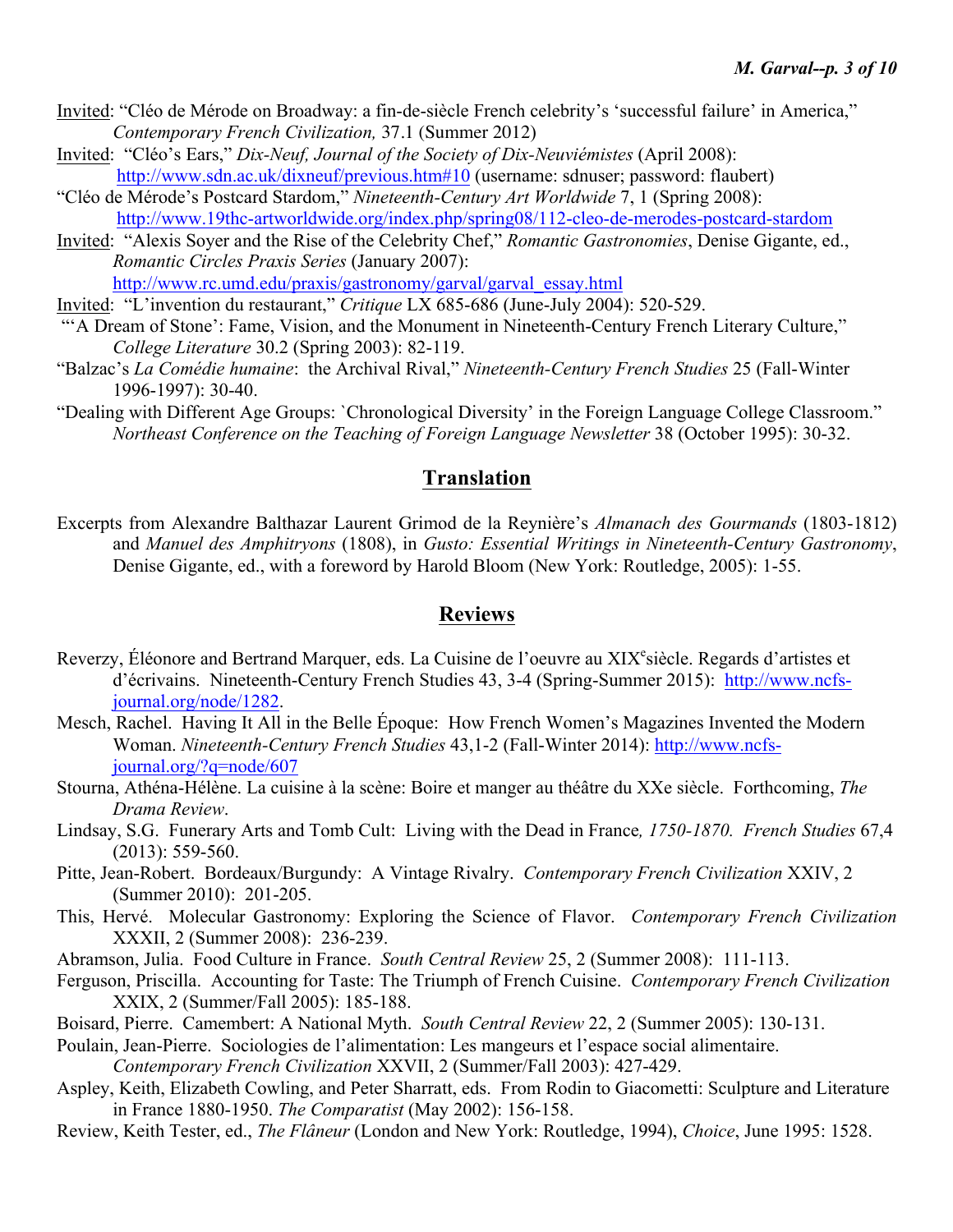## **Invited lectures:**

- "Le Chef," Nineteenth-Century French Studies Colloquium, Princeton, November 2015.
- "À la recherche de Cléo de Mérode : des archives aux enchères," Scripps College, November 2014.
- "Cléo de Mérode, Behind the Scenes," Scripps College, November 2014.
- "Travel-Study Programs," Pre-Conference Workshop Session, Association of Graduate Liberal Studies Programs, Philadelphia, October 2014.
- "The Rise of the Celebrity Chef in Post-Revolutionary France," Harvard University, September 2014.
- "Escaping the Kitchen," Nineteenth-Century French Studies Colloquium, San Juan, Puerto Rico, October 2014.
- "Reading the Menu," Beyond Tradition: French Studies and Popular Culture, 1800-2013, Symposium cosponsored by Georgetown and George Washington Universities, April 2014.
- "Frying Pan into Fire: Victorian Celebrity Chef Alexis Soyer's Energetic Odyssey, from Reform Kitchen to Crimean Battlefield," Interdisciplinary Nineteenth-Century Studies, Houston, March 2014.
- "Borderline Cartomania," Nineteenth-Century French Studies, University of Richmond, October 2013.
- "When Pigs Fly: toward Modern Pork Production on Belle Époque Postcards," Triangle French Studies Seminar, National Humanities Center, October 2013.
- "The Conquest of Gastro-literary Space, in Post-Revolutionary France," Literary Historiography and Visual Media: International and Interdisciplinary Conference, Vienna, Austria, 12-14 December 2012.
- "Cooking with Larry," Articulations of Difference: A Symposium in Honor of Lawrence Schehr, University of Illinois, September 2012. (Also participated in separate roundtable discussion.)
- "Cléo de Mérode's postcard stardom," University of North Carolina-Chapel Hill, February 2012.
- "Pork Roles," Nineteenth-Century French Studies, Philadelphia, October 2012.
- "A Feast for the eyes: illustrated menus in Third Republic France," Montclair State University, March 2011.
- "Cléo de Mérode and the invention of the star," Triangle French Studies Group, National Humanities Center, November 2007.
- "Cléo's Ears," Nineteenth-Century French Studies, University of South Alabama, October 2007.
- "Monet in Context," Making an Impression! The Fine Arts in the Time of Monet, Symposium co-sponsored by the Raleigh Fine Arts Society and North Carolina Museum of Art, October 2006 (in conjunction with the *Monet in Normandy* show).
- "Cléo de Mérode and the birth of modern stardom," University of Illinois, October 2006.
- "Painters and Writers in the Early Years of Picasso," North Carolina Museum of Art, October 2004 (in conjunction with the exhibition *Matisse, Picasso and the School of Paris*).
- "Feast your eyes: gastronomy and vision in nineteenth-century French illustrated menus," Davidson College, February 2004.
- "Hungry eyes," Nineteenth-Century French Studies, University of Arizona, October 2003.
- "Victor Hugo's Fame: From Monumentality, to Ubiquity, and Beyond," North Carolina Museum of Art, March 2003.
- "Grimod's Gastronomic Visions," French Cultural Studies Conference, University of Illinois, October 2001.
- "Rodin's World," opening address for "Rodin and His World," weekend seminar program, UNC-Chapel Hill Program in the Humanities and Human Values, in conjunction with North Museum of Art, June 2000 (also participated in panel discussion at museum).

## **Conference papers:**

- "Bocuse Imperator," 40 Years of *Contemporary French Civilization* Conference, Baltimore, September 2015. "The French Chef Abroad," Interdisciplinary Nineteenth-Century Studies, Atlanta, April 2015.
- "Human-Animal Connections in the Belle Epoque Postcard Menagerie," MLA Convention, Chicago, January 2014.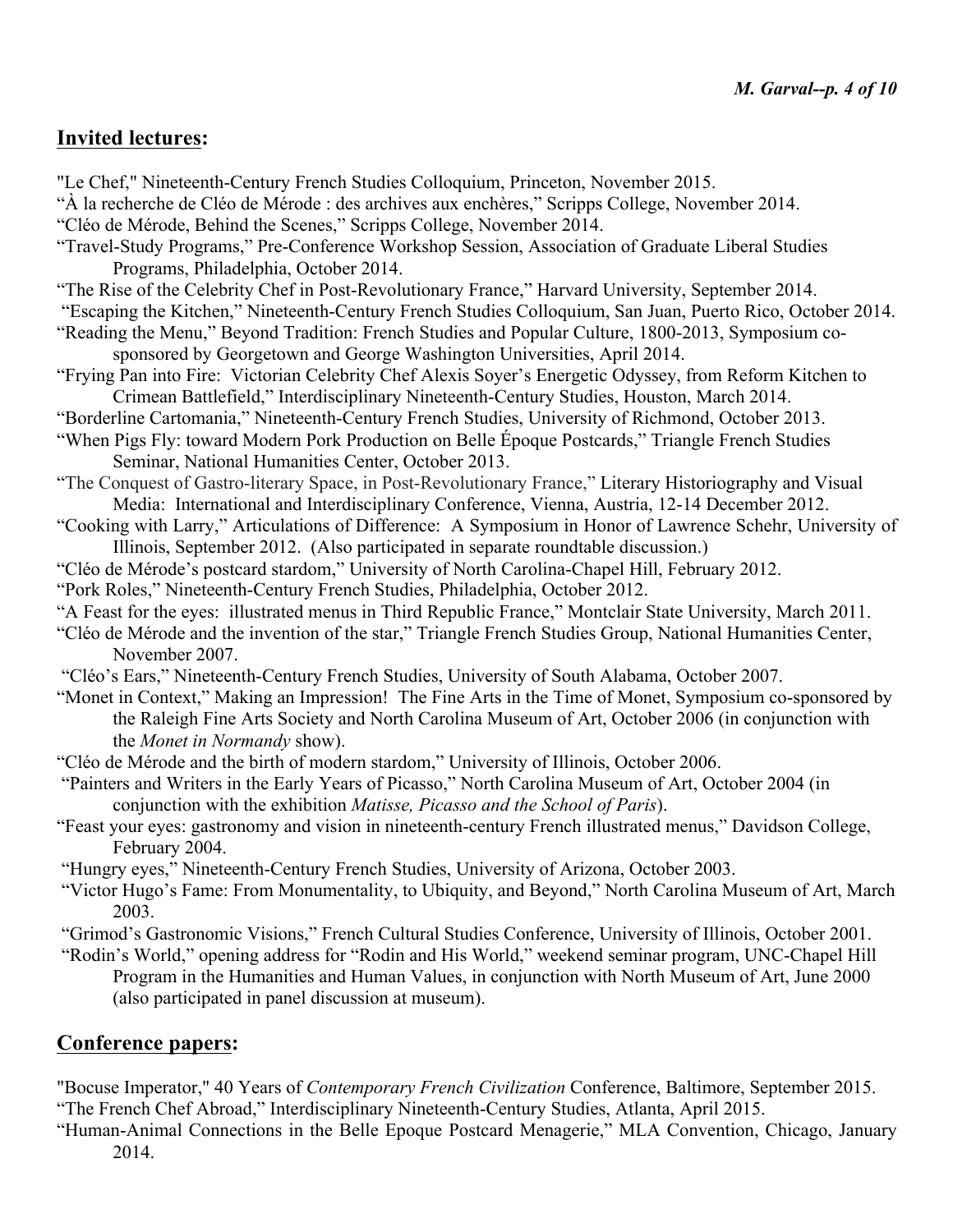- "Merrymaking Modern Pigs on Belle Epoque French Postcards," Interdisciplinary Nineteenth-Century Studies, University of Virginia, March 2013.
- "Exposing the Celebrity Body: Intersections of Sculpture, Cinema, & X-rays in Fin-de-siècle Paris," Interdisciplinary Nineteenth-Century Studies, University of Kentucky, March 2012.
- "Dancing on the digital frontier," Nineteenth-Century French Studies, Yale University, October 2010.
- "Celebrity Freakery," Interdisciplinary Nineteenth-Century Studies, University of Texas, Austin, March 2010.
- "African Masquerade: "Cléopold" in the Congo," Nineteenth-Century French Studies, Vanderbilt University, Nashville, Tennessee, October 2008.
- "How to be a famous woman: an unlikely dialogue between Cléo de Mérode and Simone de Beauvoir," International George Sand Conference, University of California at Santa Barbara, September 2008.
- "Cléo's Ears," Nineteenth-Century French Studies, University of South Alabama, Mobile, October 2007.
- "Inventing the Star: Cléo de Mérode and the carte postale," Nineteenth-Century French Studies, Indiana University, October 2006.
- "Cléo in New York," Nineteenth-Century French Studies, University of Texas, October 2005.
- "Colonial encounters in the French illustrated menu, 1870-1940," International Association for Word and Image Studies, University of Pennsylvania, September 2005.
- "Legacy, or Lagasse? Envisioning the celebrity chef in nineteenth-century France," Nineteenth-Century French Studies, Washington University, St. Louis, October 2004.
- "Gastronomy à la carte," Interdisciplinary Nineteenth-Century Studies, London, July 2003.
- "The Body Gastronomic," Nineteenth-Century French Studies, Ohio State University, October 2002.
- "From the Gastronomic Body to the Body Gastronomic," Food Representation in Literature, Film and the Other Arts," University of Texas San Antonio, February 2002.
- "Tours de France": an experiment in pedagogical flexibility, and its broader implications for the French Studies curriulum," Nineteenth-Century French Studies, University of Wisconsin Madison, October 2001.
- "Grimod's Gastronomic New World," Nineteenth-Century French Studies, University of Illinois Urbana-Champaign, October 2000.
- "The Obelisk of Luxor: A Vision of Monuments to Come," Interdisciplinary Nineteenth-Century Studies, Paris, France, June 2000.
- "Statufying the Great Woman Writer at the *Fin-de-siècle*: the 1884 La Châtre and 1904 Paris Monuments to George Sand," Nineteenth-Century French Studies, London, Ontario, October 1999.
- "Genius and George's Little Hard Thing: Women's Literary Expression and the Nineteenth-Century Phallic Imaginary," Women Seeking Expression Conference, Indiana University, September 1999.
- "Veiled Phalluses and an Outrageous 'Erection': Envisioning the Great Male Writer in 19<sup>th</sup>-Century France," International Association for Word and Image Studies Conference, Claremont Colleges, California, March 1999.
- "Zola, before and after," Nineteenth-Century French Studies, Penn State University, October 1998.
- "Hugo by Ionesco, Ionesco by Hugo," Carolina Conference on Romance Languages, University of North Carolina, Chapel Hill, March 1998.
- "Biography as Necropolis: Michaud's *Biographie Universelle,*" Nineteenth-Century French Studies Session on Biography, MLA Convention, Toronto, Canada, December 1997.
- "George Sand: A Monument of Her Own?" Carolina Conference on Romance Languages, University of North Carolina, Chapel Hill, March 1996.
- "Visions of the Great Woman Writer: Images of George Sand and Her Sisters," Friends of George Sand Session, MLA Convention, Washington D.C., December 1996.
- "Imagining George Sand through Word and Image: Collective Visions of the Great Woman Writer," George Sand Conference, Hofstra University Cultural Center, November 1996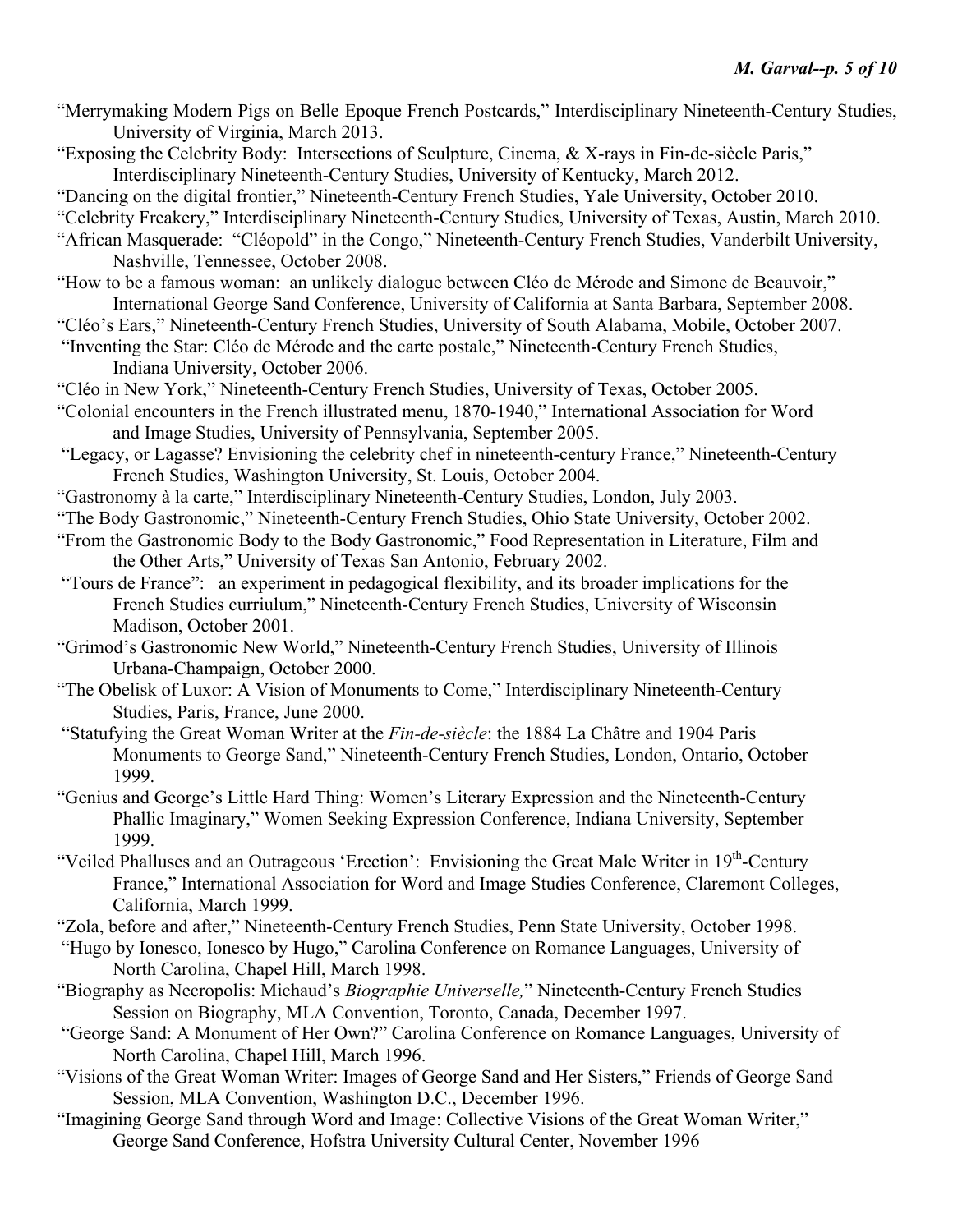- "The Contours of Literary Fame: Victor Hugo and Monumentality," Mountain Interstate Foreign Language Conference, Wilmington, NC, October 1996.
- "Envisioning the Great Woman Writer," International Association for Word and Image Studies Conference, Dublin, Ireland, August 1996.
- "Villiers de l'Isle-Adam's Critique of 19th-Century Fame Culture in *La Machine à gloire*," Mountain Interstate Foreign Language Conference, Radford, Virginia, October 1995.
- "God in a Cigar Box: Popular Culture Images of Victor Hugo," Literature and Popular Culture Conference, SUNY Binghamton, April 1995.
- "Dealing with Different Age Groups: 'Chronological' Diversity in the Foreign Language Classroom." NEMLA Convention, Boston, April 1995.
- "Nadar and his *Panthéon*: From Monumental Memory to Photographic Amnesia." MLA Convention, San Diego, December 1994.
- "Interpreting Maupassant on the *folie* of Interpretation: The Strange Case of *Le Docteur Héraclius Gloss*." Mountain Interstate Foreign Language Conference, Knoxville, October 1994.
- "Women of Stone: Representing Female Celebrities in Nadar's *Panthéon*." Woman, Text, Image, SUNY Binghamton, April 1994.
- "Outside the Border, Within the Collective Memory: Victor Hugo as Exiled Cultural Hero." ACLA Annual Meeting, Claremont, California, March 1994.
- "Imagining Modern Terrorism: Balzac's Vautrin as Proto-Terrorist." Nineteenth-Century French Studies, Lawrence, Kansas, October 1993.
- "Caricature and Monument, or Representing Literary Fame in 19th-Century France: the Case of Balzac and Nadar." International Association for Word and Image Studies, Ottawa, Canada, August 1993.
- "A Description of Vassar's *France Through Her Media* Course," Co-presentation with Christine Reno, Vassar College. AATF Convention, San Diego, July 1993.
- "Onomastic Otherness in the 'Other World': Musical Names in Cyrano de Bergerac's *L'Autre monde ou les Etats et Empires de la Lune*." NEMLA, Philadelphia, March 1993.
- "Balzac's Comedy of Names." Literary Onomastics Session, NEMLA, Buffalo, April 1992.
- "Balzac's *Comédie humaine*: the Archival Rival." Nineteenth-Century French Studies, New Orleans, October 1991.

### **Sessions organized and chaired:**

- Organizer, "Portraits," Executive Committee for Nineteenth-Century French Literature Session, Modern Language Association Convention, Austin, January 2015.
- Organizer, "Heads and Hands," Nineteenth-Century French Studies Colloquium, Princeton, November 2015.
- Organizer, "Évasions gastronomiques," Nineteenth-Century French Studies Colloquium, San Juan, Puerto Rico, October 2014.
- Organizer, "Énergies," Nineteenth-Century French Studies, Houston, March 2014.
- Organizer, "Bricabracomania 2.0: Collecting for Research in the Digital Age," Nineteenth-Century French Studies, University of Richmond, October 2013.

Organizer and Chair, "Zoomorphing," Nineteenth-Century French Studies, Philadelphia, October 2012.

- Organizer and Chair, "Advanced search options: the lure and lore of the archive," Nineteenth-Century French Studies, Yale University, October 2010.
- Organizer and Chair, "Body Parts High and Low," Nineteenth-Century French Studies, University of South Alabama, October 2007.
- Organizer, "Transatlantic Encounters," Nineteenth-Century French Studies, University of Texas, Austin, October 2005.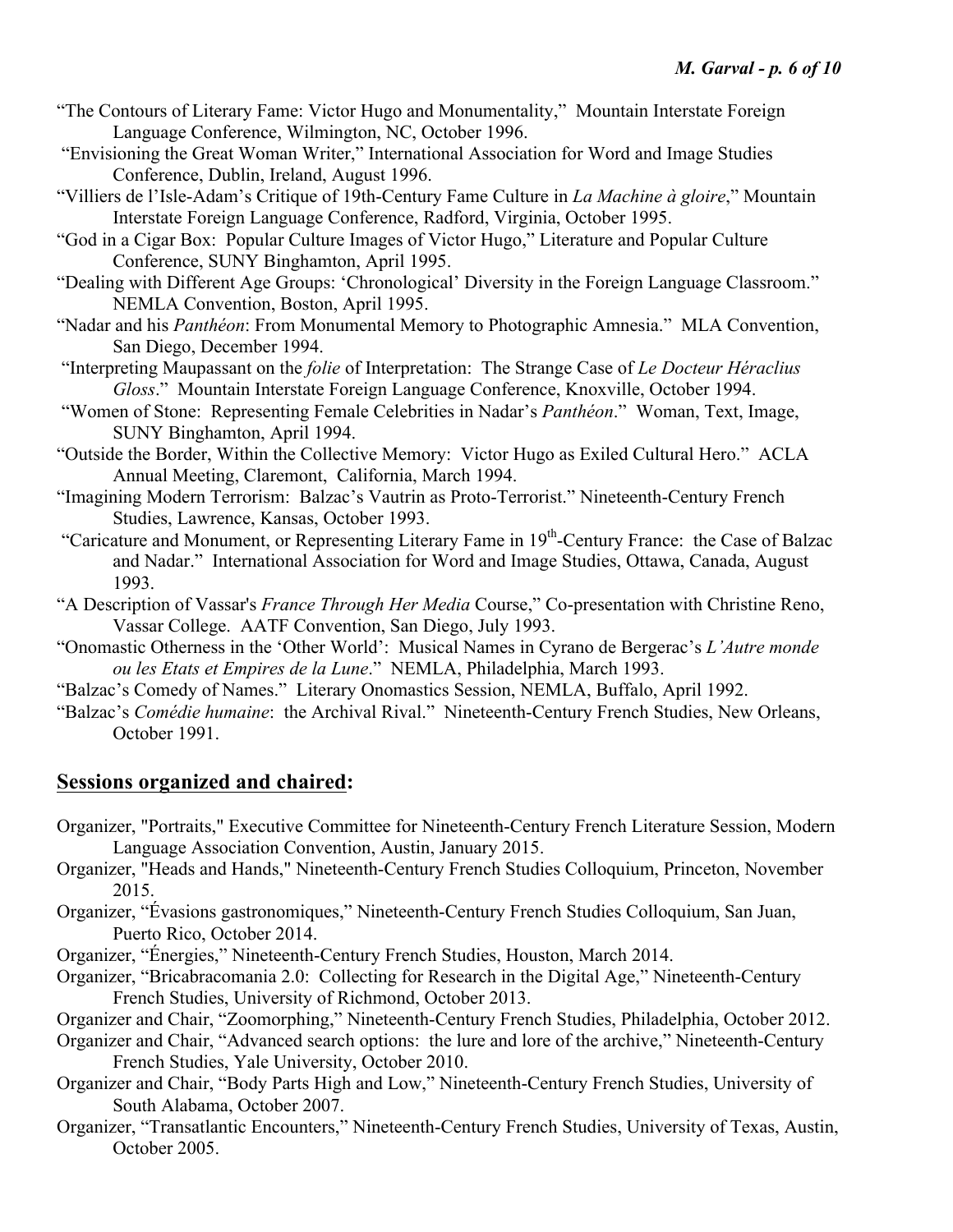Organizer, "Eyeballs," Nineteenth-Century French Studies, University of Arizona, October 2003. Chair, "Dialoguer avec l'autre," Twentieth-Century French Studies, University of Illinois, March 2003. Organizer & Chair, "The Underbelly of Nineteenth-Century French Gastronomy: Poverty, Prostitution,

- and the 'Body Gastronomic,'" Food Representation in Literature, Film and the Other Arts," University of Texas San Antonio, February 2002.
- Organizer, "Imagining the Woman Writer," Nineteenth-Century French Studies, University of Western Ontario, London, Ontario, October 1999.
- Organizer and Chair, "Revisiting Influence," Carolina Conference on Romance Languages, University of North Carolina, Chapel Hill, March 1998.
- Chair, "Juste Milieu," Nineteenth-Century French Studies, University of Georgia, October 1997.
- Organizer, "The Rise of the Gastronomic Imagination in Post-Revolutionary France." Special Session, MLA Convention, Chicago, December 1995.
- Organizer & Chair, "The Rise of Literary Fame in Post-Revolutionary France: From Balzac to Bernard Pivot." Special Session, MLA Convention, San Diego, December 1994.
- Organizer & Chair, "Contextualizing the Literary Proper Name." NEMLA Convention, Pittsburgh, April 1994.

Organizer & Moderator, "From the Strange to the Familiar: Translation, Transformation, Transculturation." Panel discussion on translation, Vassar College, November 1993.

# **Selected Courses Taught:**

Change in the Modern World (MALS Seminar) "Paris" (graduate and senior seminar) Cuisine et culture (graduate and senior seminar) Exoticism (graduate seminar) Food For Thought (MALS Seminar) France in the Fin-de-siècle & Belle Époque, 1880-1914 (MALS Seminar) Tradition and Innovation in French Culture: Art, Architecture, Cuisine (MALS Seminar) 'Tendances' fin-de-siècle et belle époque (graduate and senior seminar) Cross-Currents in French Culture: Literary Fame (senior seminar) French Cultures and Contexts: 'Regime Changes' The Literature of the Fantastic (senior seminar) Histoires d'amour (prose fiction, 16th-19th centuries) Fiction & Representation (19th-century prose fiction) From Romanticism to Naturalism (19th-century survey) Masterpieces of French Literature (16th-20th centuries) Romantic Icons (World Literature, in English) Composition; Conversation; Translation; Business French; language, all levels

# **Professional Development and Extension**

- Co-organizer, "Staying in, Part II: Building Partnerships with Existing Resources to Address Student and Program Needs," Pre-Conference Workshop Session, Association of Graduate Liberal Studies Programs, San Jose, October 2015.
- Organizer, public lecture, Janet Beizer (Harvard University), "Savor the Harlequins: Patchwork Eating in Nineteenth-Century Paris," sponsored by Department of Foreign Languages & Literatures, NC State University, March 2015.
- Co-organizer, "Special Delivery: Advice from the Trenches," Pre-Conference Workshop Session, Association of Graduate Liberal Studies Programs, Philadelphia, October 2014.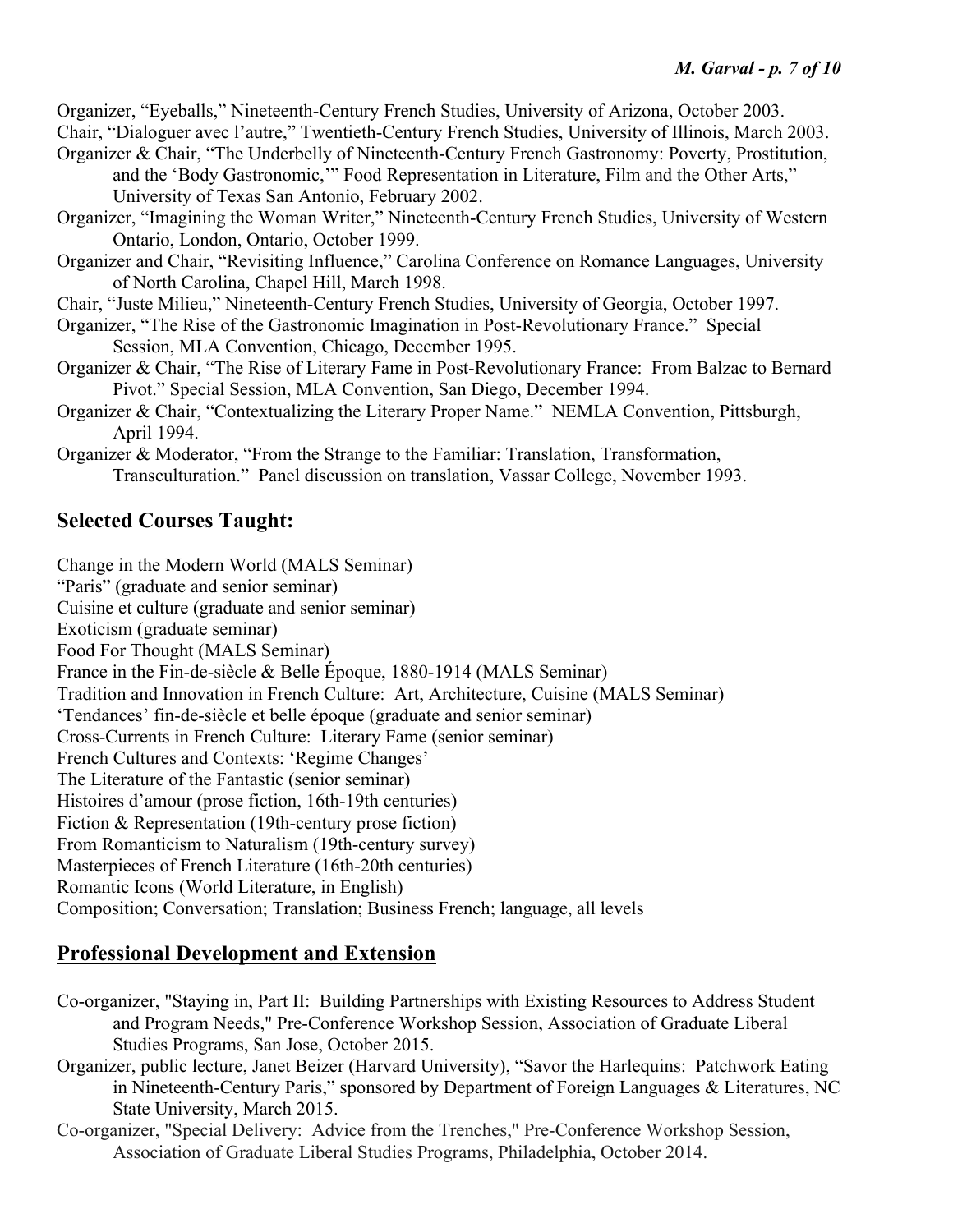- Organizer, MALS 25<sup>th</sup> Anniversary Celebration, March 1, 2014
- Organizer, 2nd Annual MALS Alumni Homecoming, April 27, 2013
- Organizer, First MALS Alumni Homecoming, May 5, 2012
- Organizer and moderator, MALS Alumni Homecoming Alumni Panel, "So, What Can You Do With a MALS Degree?", with panelists Simone Keith ('03), Videographer and Editor, College of Agriculture and Life Sciences, NC State University, and 2-time Emmy Award Winner; Dr. Laura Paramoure ('97), President, Strategic Training LLC, Raleigh, NC; Jeff Merritt ('05), Executive Director at Centennial Authority/PNC Arena; Jane Patterson ('98), Executive Director, e-NC Authority; and, brief video clips of Florine Bell ('03), Lincoln Heights community organizer.
- Organizer, MALS Alumni Homecoming Faculty Panel, "Perspectives on Interdisciplinary Scholarship & Teaching," moderated by Dr. Nancy Gustke (History), with Dr. Seth Murray (International Studies), Dr. Jordi Mari (Foreign Languages & Literatures), Dr. Jonathan Kramer (Music), and Dr. Bob Patterson (Crop Science)
- Organizer, public lecture at NC State, in conjunction with the Nineteenth-Century French Studies Colloquium: Steven L. Kaplan (Cornell University), "'Cursed Bread': a Tale of Mystery and Tragedy in France, 1945-1958," October 10, 2012. Bread samples provided by La Farm Bakery in Cary, and refreshments from La Farm provided by NC State's Global Training Initiative. Lecture, bread tasting, and reception attended by over 200 people from the university and local communites, including NC State French students and their partners from SKEMA, the French business school.
- Initiator and coordinator, first-ever web exhibit in conjunction with the Nineteenth-Century French Studies Colloquium, in conjunction with NC State's Gregg Museum of Art and Design: http://www.ncsu.edu/gregg/exhibitions/french/webexhibit.html
- Organizer, Public Lecture, Alexandra Wettlaufer (University of Texas, Austin), "Women in the Atelier: Constructing Female Artistic Identity in France, 1785-1850," sponsored by the Department of Foreign Languages & Literatures, NC State University, November 2007.
- Organizer, Public Lecture, Marni Kessler (University of Kansas), "Unmasking Manet's Morisot," sponsored by the Department of Foreign Languages & Literatures, NC State University, December 2006.
- Extension visits to Garner High School, Raleigh Charter School and North Carolina School of Science and Math, Spring 2000, 2006, 2010, and 2015; Fall 2000, 2002, 2008, 2009, and 2013; spoke on Victor Hugo, Guy de Maupassant, and French cuisine to approximately 300 students, in French and World Literature classes.
- "Discovering France" taught (on volunteer basis) to approximately 30 senior citizens, through NC State Encore Program, Fall 1998
- Panelist, "Departmental Culture and Junior Faculty Lifestyle" session, Graduate Student Career Symposium, Graduate School of Arts and Science, Duke University, February 1998.
- Fuqua-Ciber Seminar on Teaching Business Language, Duke University, Fall 1995-1997.
- Extension visits to Eastern Wayne High School, Goldsboro, Fall 1995 and 1996; spoke on Antoine de Saint-Exupéry and *The Little Prince* to approximately 80 students
- "Discovering France" taught on Wake County Educational Cable, Fall 1997.

### **Academic Service**

Committee on International Programs, NC State University, 2015-present.

- O. Max Gardner Award Nomination Committee, NC State University, 2014-present.
- Search Committee for IDS Post-Doc, 2014.
- Search Committee for Assistant Dean, CHASS, 2014.
- Search Committee for French Post-Doc, 2012 & 2014.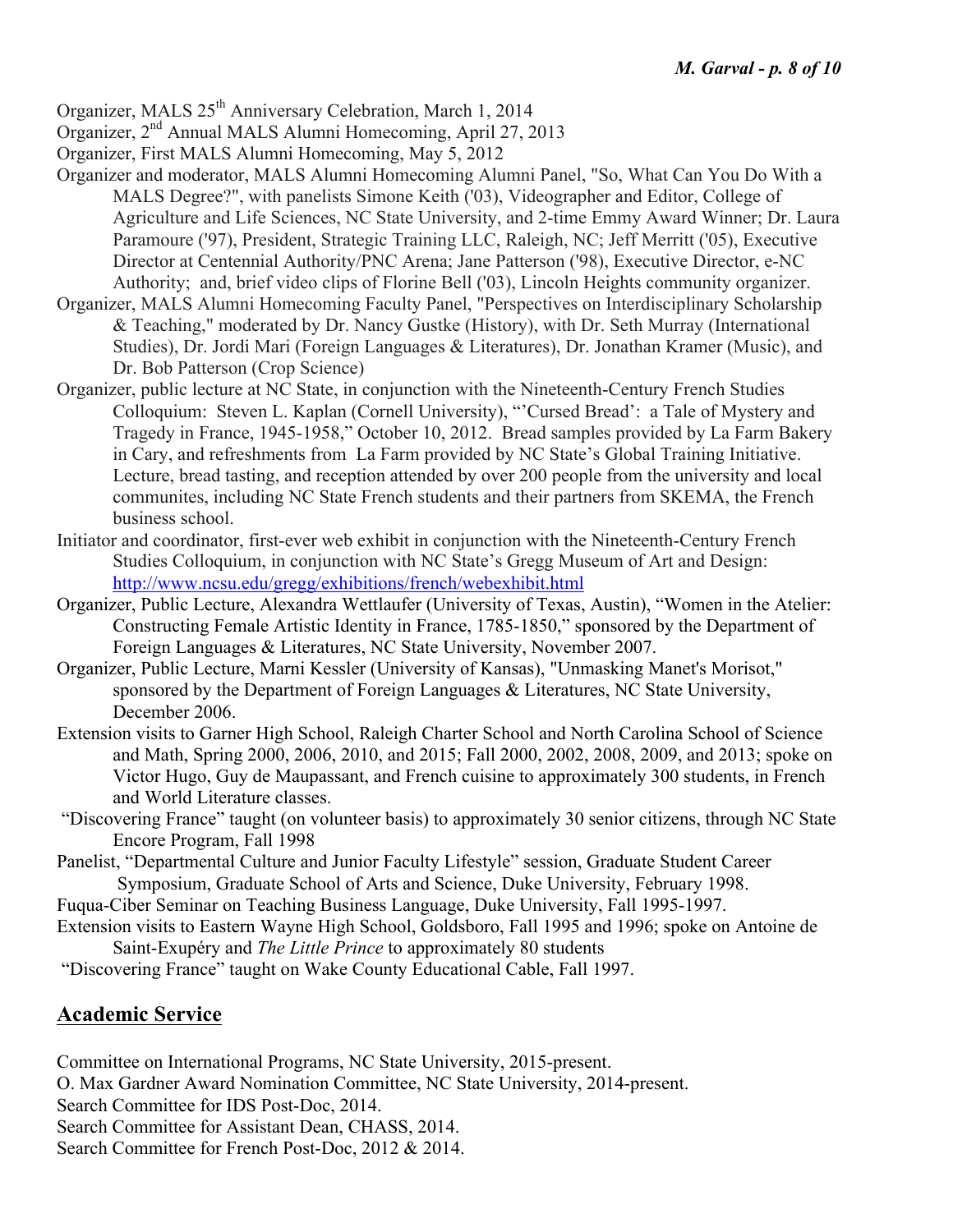Chair, Faculty Award Selection Committee, Association of Graduate Liberal Studies Programs, 2014 present Interdisciplinary Nineteenth-Century Studies Essay Prize Committee, 2014 Board, Association of Graduate Liberal Studies Programs, 2013-present. Lawrence R. Schehr Memorial Award Committee, *Contemporary French Civilization*, 2013-present. MLA Executive Committee for Nineteenth-Century French Literature, 2013-present. Organizer and Host, 38th Annual Nineteenth-Century French Studies Colloquium, October 2012. Board, Interdisciplinary Nineteenth-Century Studies Association, 2012-present. Executive Committee, Nineteenth-Century French Studies Association, 2011-2013. College Directors of Graduate Programs Committee, 2011-present. College Interdisciplinary Studies Council, 2011-present. Director, Master of Arts in Liberal Studies Program, 2011-present ; Interim Director, 2008. Dissertation Committee, Marnie Bethel, University of Texas, Dept. of French & Italian, 2010-2012. Departmental RPT By-laws Committee, 2009-2010. University Dining Committee, 2006-2009. Departmental German Search Committee, 2007-2008. Director, Summer Study Abroad Program in Burgundy & Paris, 2007-2008. Master of Arts in Liberal Studies Advisory Board, 2007-present. College Search Committee, Director of Arts Studies, 2005-2006. Chair, Search Committee for French, 2004-2005. Departmental Graduate Studies Committee, 2004-2009. University Study Abroad Scholarship Selection Committee, 2003-present. Chair, College Research Committee, 2002-2003; member, 2001-2003. University Watauga Medal Selection Committee, 2002. University Art Acquisition Committee, 2002-2005, 2007-2009, 2012-present. Faculty Senator, 2001-2003. French Section Coordinator, 2001-2008. Director, NC State Summer Program in Lille, France, 2001 & 2002. Chair, College Curriculum Committee, 1999-2000; member, 1997-2002. University Extension and Outreach Committee, NC State University, 1997-1998. Departmental Head Search Committee, NC State University, 2000-2001. Departmental Curriculum Committee, NC State University, 1996-2001 (Chair, 1998-2001). Departmental Search Committees for Spanish, NC State University, 1996-2002. Departmental Foreign Language Major Committee, NC State University, 1996-1998. Departmental Committee for Permission to Plan M.A. Program, NC State University, 1996-2001. Departmental Senior Exit Interview Committee, NC State University, 1996-1997.

# **Editing & Consulting:**

External Program Reviewer, Department of Modern Languages, Literatures, & Cultures, University of Massachusetts, Boston, April 2015.

Associate Editor (2003-present) & Arts Editor (2001-2003), *Contemporary French Civilization* Outside Evaluator for promotion to professor, Vassar College, 2013; and Indiana State University, 2014. Outside Evaluator for tenure and promotion, Bucknell University, 2003; University of Pittsburgh at

Johnstown, 2011; Scripps College, 2014; and, University of Texas-El Paso, 2015. Manuscript reader for *College Literature*, *MOSAIC*, *The Comparatist*, *Contemporary French Civilization*, *Food & History*, University of Nebraska Press

Submission Evaluator, Nineteenth-Century French Studies Colloquium, 2000, 2006-2007 and 2010 present.